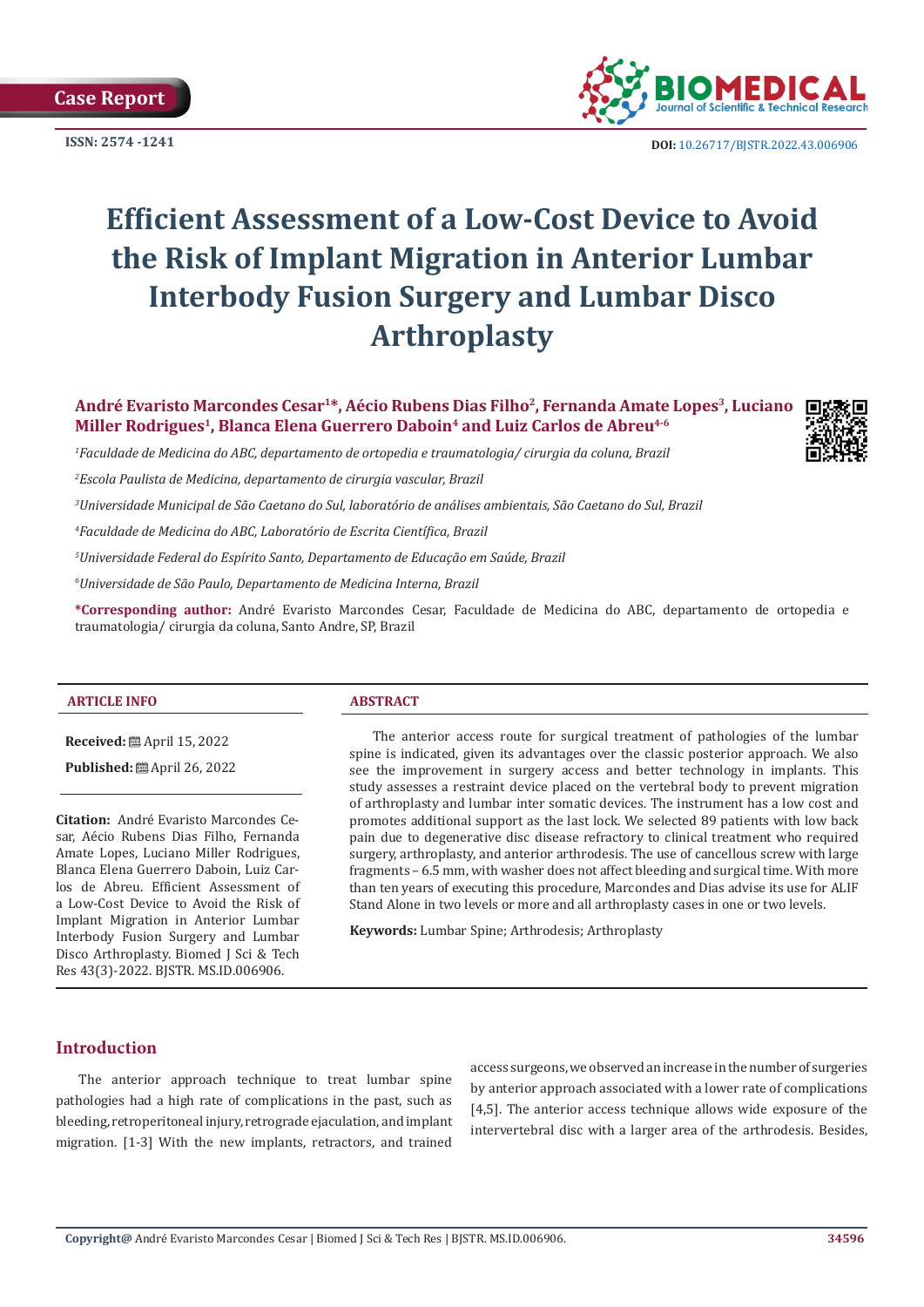it increases intradiscal height, causing an indirect decompression of the nerve roots and lordosis gain, improving the biomechanics of the lumbar spine and providing a faster recovery in the patient's postoperative period. [4-6] The anterior access route for the surgical treatment of lumbar spine pathologies has been increasing its indication, given its numerous advantages over the classic posterior approach, the improvement of the access surgeon, and the better evolution of implants [4]. Following this evolution, we observed a small incidence of anterior migration of the implants used. However, despite being a small number, they can lead to devastating complications for the patient due to the specific characteristics of the local anatomy [7]. For more than ten years, the same surgeon team of a spine clinic in Sao Paulo state, Brazil, has been working hard to improve the approach technique and minimize post-surgical complications in the patient. They have used a cancellous screw with a meager cost and provides additional stability as an anterior lock [1,5-7]. Thus, this study describes using a 6.5 mm simple cancellous screw placed on the lower vertebral plateau in the surgery spine segment to avoid anterior migration of arthroplasty and lumbar interbody implants.

# **Methods**

We documented the clinical outcomes of 89 patients who underwent arthrodesis and arthroplasty performed by the same team of surgeons from a medical center in Sao Paulo, Brazil. The FMABC Ethics committee approved the study with the number 37120920.1.0000.0082. The data presented maintain the confidentiality of the patient's identity.

## **Eligibility criteria**

We selected patients who had pain in the lumbar region associated or not with irradiation to the lower limbs, with good

bone quality confirmed by bone densitometry, calcium, and vitamin D metabolism. The diagnosis was also confirmed by traditional tests such as magnetic resonance imaging for specific etiologic diagnosis, dynamic radiography to assess the flexibility of the lumbar region, and the presence or absence of segmental instability. Electroneuromyography to document the presence of preoperative radiculopathy and possible pre-existing neurological deficits. In both techniques, arthrodesis, and arthroplasty, patients with indications for surgical treatment are refractory to clinical therapy for more than one year. For anterior arthrodesis, we included patients with degenerative lumbar disc disease between the L3- L4 levels; L4-L5; L5-S1 in patients over 60 years old, patients who have moderate to severe facet arthrosis, gross instability, previous surgery approached via a posterior approach and as a complement to 360° arthrodesis. We excluded patients with minimal or no degree of arthrosis of the facet joint without evidence of spondylolisthesis or pars defect. In the case of arthroplasty, we included patients aged between 20 and 55 with low back pain with or without irradiation to the leg who had failed conservative treatment for more than one year. They confirmed the diagnosis of degenerative disc disease by magnetic resonance imaging [8]. We excluded patients with significant or symptomatic facet disease, degenerative spondylolisthesis > 3 mm or pars defect, osteoporotic disease, and previous anterior or posterior lumbar fusion. Individuals with bone involvement such as infection or tumor and conditions that would be against indication for surgery were also excluded [8]. The primary implants used in the surgical interventions described in this analysis are Intersomatic CAGE (Double Locking Cage ALIF (Figure 1); Thoracolumbar Interbody Fusion Kili (Figure 2); M6-L Artificial Lumbar Disc (Figure 3), and the Cannulated Screw (Figure 4).



**Figure 1:** Double Locking CAGE ALIF.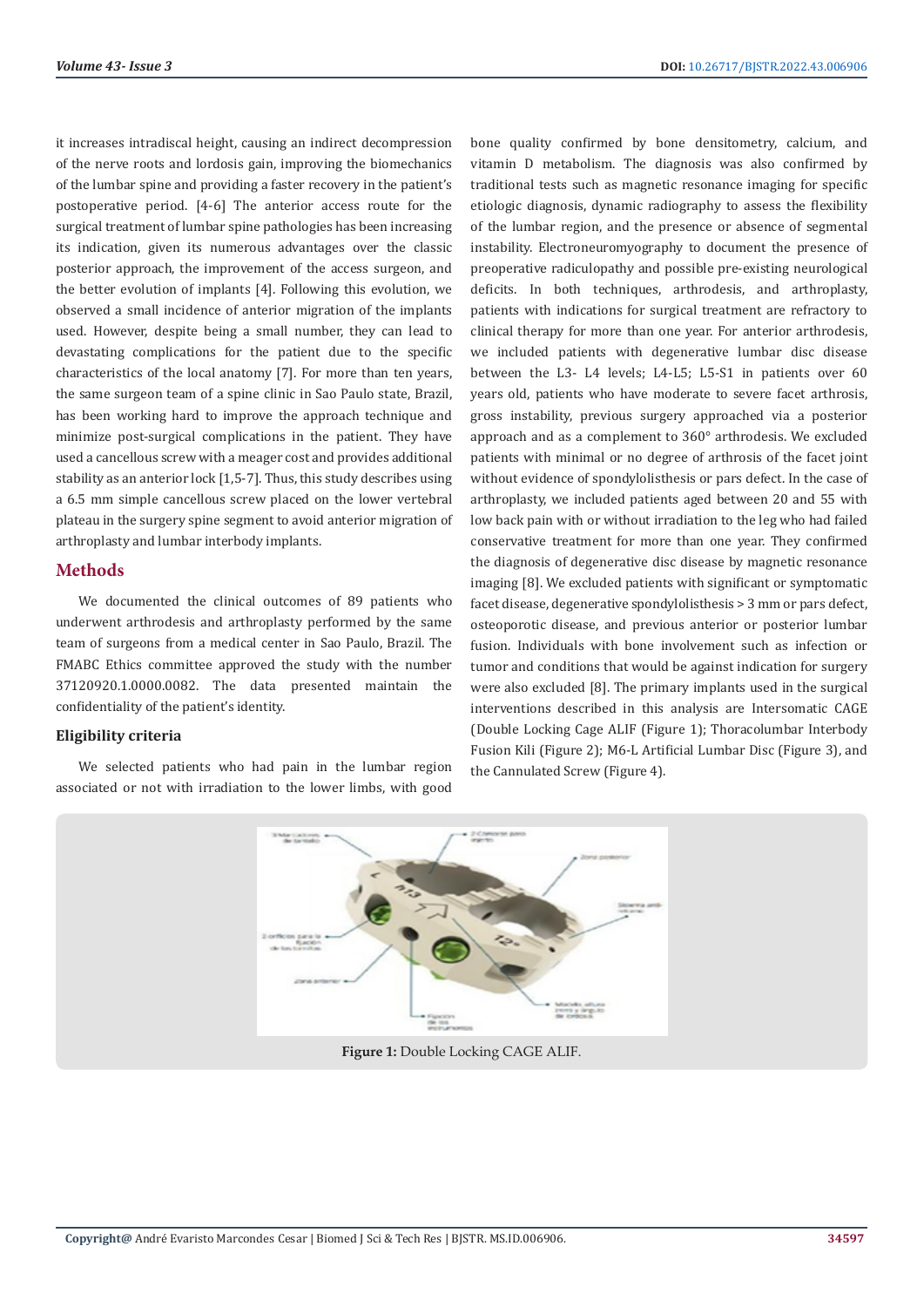

**Figure 2:** Thoracolumbar Interbody Fusion ALIF.



**Figure 3:** M6 L Artificial Lumbar Disc.



**Figure 4:** Cannulated Screw.

#### **Surgical Procedure**

After placing the lumbar disc prosthesis or inter somatic CAGE, it is necessary to minimize the migration risk of these implants, using a screw to reinforce anterior stability. [9] To place the screw, we performed a bone tunnel with a 3.2 mm drill or a Stillman wire (bone tunnel performed manually with an orthopedic hammer without using a drilling machine) centered on the body's midline and the apex of the lower vertebral plateau of the instrumented level. We followed the anterosuperior direction from the vertebral plateau to the posteroinferior monocortical region, as shown in Figure 5. At the time of bone drilling, we used the "C" arm of the

radioscopy directed in anteroposterior to identify the vertebral body midline and handled to aid in the depth of the drill or Stillman wire insertion not to invade the opposite cortex and the endplate. [9,10] We considered slight variations of 10° to 15° of angulation acceptable and minor changes in the entry point in the anterolateral direction. Some access surgeons prefer to place the screw 5 to 10 mm lateral to the midline at the levels of l3-l4 and l4-l5 to avoid possible protrusions under the inferior vena cava. To introduce the cancellous screw with washer into the body of the first sacral vertebra (S1), we used the 70° angle concerning the upper plateau of the body of S1 due to its trapezoidal anatomy (Figure 6). [9,10]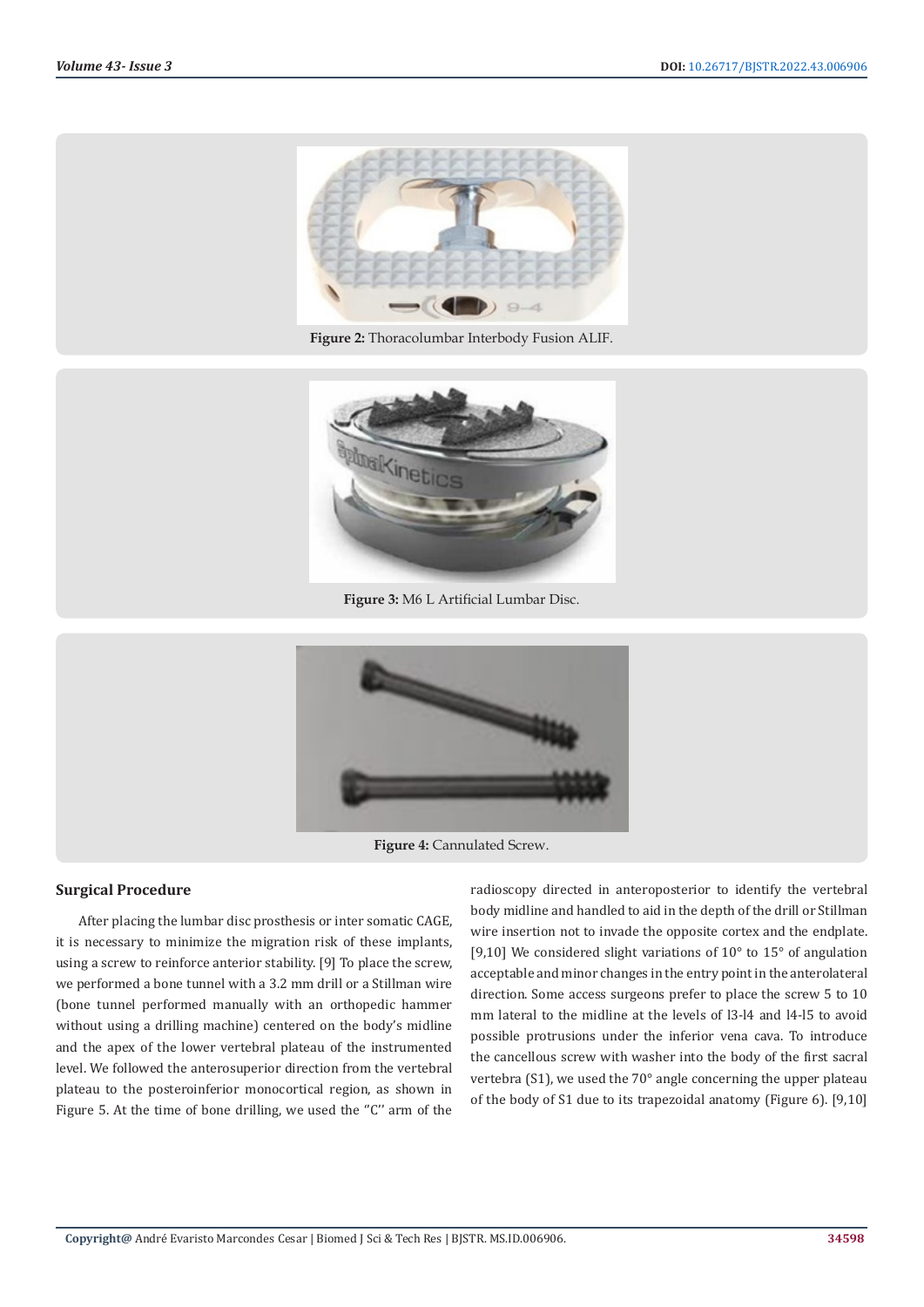After the bone tunnel, we measured the screw with the conventional gauge of the large fragment box that varies between 25 mm to 40 mm, followed by the tapping of 6.5 mm and then the insertion of the cancellous screw total thread of 6.5 mm with washer under

fluoroscopy control as seen in Figure 7. The screw works as a locking tool to prevent the anterior migration of the instrumented material performed by locking the washer (Figure 8).



**Figure 5:** Screw implant inserted at 45º from the vertebral plateau.



**Figure 6:** Screw planning.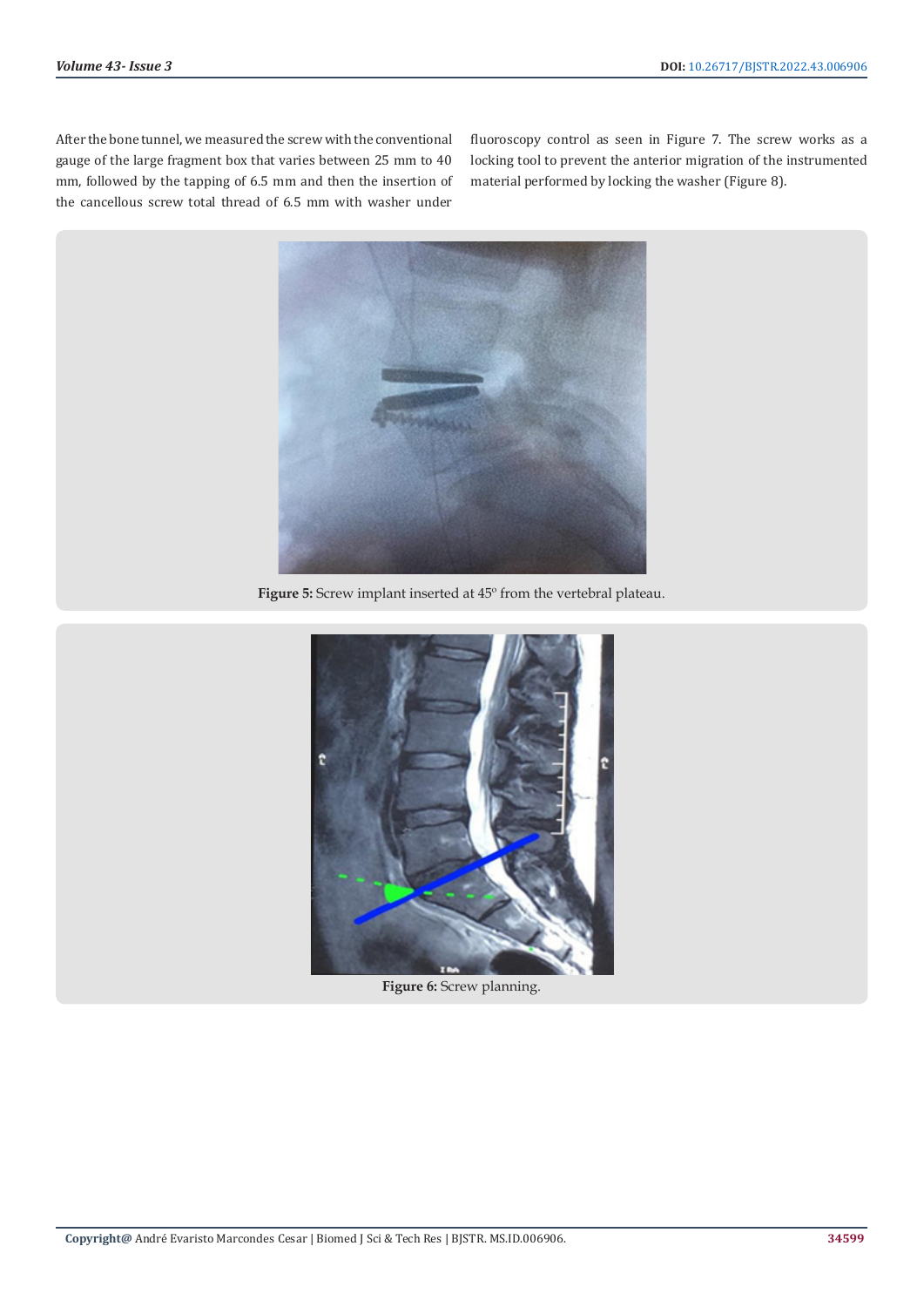

**Figure 7:** Positioning of the ''Cancellous Screw with Washer''.



**Figure 8:** Fluoroscopy image of the screw, front and lateral view.

# **Results**

Of the total patients (89) who underwent surgery, 49 were treated by the Anterior Lumbar Interbody Fusion (ALIF) technique, and the other 40 by arthroplasty. Table 1 shows the frequency of patients who underwent ALIF. Three of them suffered migration

of the implants, one case in a Stand-Alone approach to 2 levels of instrumentation and two migrations of Stand Alone in 3 levels instrumented. The patients who underwent arthroplasty (40 patients and 71 implants) were performed with stabilization of the ''Cancellous Screw with Washer''. Three patients presented complications related to implant migration, as illustrated in Table 2.

| Table 1: Frequency of Patients with Anterior Lumbar Interbody Fusion. |
|-----------------------------------------------------------------------|
|-----------------------------------------------------------------------|

| Patients (49) | <b>Procedure CAGE-ALIF</b> | <b>Number of Implants (88)</b> | <b>Migrations</b> (3) |
|---------------|----------------------------|--------------------------------|-----------------------|
|               | 3-level                    | $\sim$ 1                       |                       |
| 25            | 2-level                    | 50                             |                       |
|               | 1-level                    |                                |                       |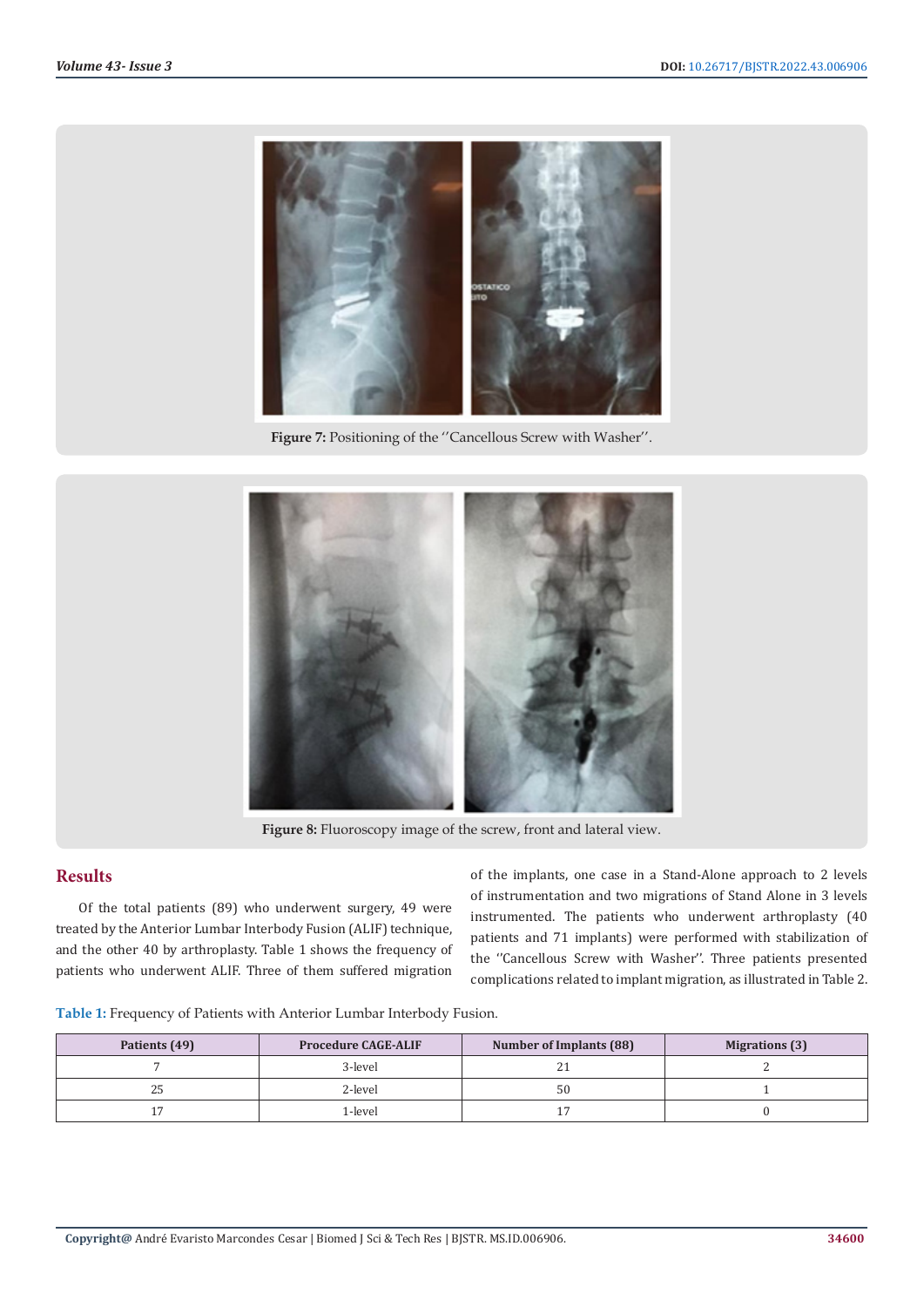| Patients (40) | <b>Arthroplasty</b> | Number of Implants (71) | <b>Migrations (0)</b> |
|---------------|---------------------|-------------------------|-----------------------|
|               | 3-level             |                         |                       |
| ں ک           | 2-level             | -46                     |                       |
| ⊥∪            | 1-level             | ⊥പ                      |                       |

**Table 2:** Frequency of Patients who underwent arthroplasty.

# **Discussion**

Out of the 89 patients who underwent surgery, six (6,7%) experienced implant migration. The complications with anterior arthroplasty occurred among the first patients who underwent the surgical intervention. The clinical team has discussed it profoundly and thinks that perhaps its short experience with those implants could affect the outcome. We also have managed the hypothesis that the complications of anterior arthroplasty migration were even more related to problems inherent to the patient and the medical indication than to the surgical technique and the implant used. Furthermore, we believe the complications were caused by:

**a)** A significant fracture of the upper vertebral plateau of the instrumented lower vertebra, possibly due to inadequate indication of the procedure, as the patient was over 55 years old. Late plateau fracture (35 days postoperatively) evolved with instability and anterior expulsion of the implant.

**b)** An anterior migration due to segmental instability was only identified intraoperatively in a patient with a large extruded herniated disc, treated anteriorly for decompression and arthroplasty, followed by a posterior microsurgical approach to review the spinal canal. Segmental instability was diagnosed in the posterior approach, and it was no longer possible to change the technique for arthrodesis of this segment. We waited for the postoperative evolution, with implant migration after falling from its height on the 21st postoperative day.

**c)** A prior migration was due to the patient's previous obesity, her initial refusal to perform lumbar arthrodesis, and her inability to lose weight during the first 60 postoperative days. She evolved with anterior migration of the implant 61 days after surgery, after a minor fall from its height.

It is worth noting that anterior migration, both the ALIF and the arthroplasty, can cause arterial compression, venous compression, or compression of the right or left ureters. Depending on the level accessed during surgery, arteriovenous compression can compress the aorta, the vena cava, or the iliac arteries and veins. Arterial compression can progress to acute arterial occlusion accompanied by tissue ischemia, or subacute partial arterial compression, with consequent vascular claudication. Venous compression can cause total venous occlusion with deep vein thrombosis. It can trigger pulmonary embolism and death, where a partial venous compression with hemodynamic involvement of more than 70% of the vessel lumen will start venous stasis and chronic venous insufficiency. Concerning extrinsic compression of the ureters by the migrated implant, post-renal acute failure could lead to renal failure. It occurred in cases of total obstruction; or dilation of the ureter and pyelocaliceal system due to a ureter partial block, with consequent chronic renal failure. Resolute treatment for chronic low back pain due to degenerative disc disease (DDD) is challenging and controversial. According to the Visual Analogue Scale and Oswestry Scale [The Oswestry Disability Index (ODI)] there has been a significant improvement in performing surgical treatment with anterior arthrodesis at 1 to 2 levels for patients with more than six months of clinical therapy due to DDD [8].

After the complications of the initial learning curve of the use of the lumbar arthroplasty technique, it was decided to combine the ''Cancellous Screw with Washer'' with the arthroplasty technique in all other subsequent patients, totaling 30 more patients with implantation of M6-L arthroplasty, without any case of subsequent migration. From a historical point of view, there is evidence that the cancellous screw was used as a retaining device for the iliac crest or femoral diaphysis graft in inter somatic arthrodesis performed via the anterior approach. We observed that it did not follow a pattern of insertion, positioning, size, or angulation for its purpose. There was not a protocol for its usage [9]. Because of these circumstances, and in the absence of a clinical protocol, surgeons Marcondes and Dias have implemented and mastered the screw reinforcement technique to avoid the risk of displacement of the implants in spinal surgeries. With an experience of more than ten years of performing this procedure, these doctors have accumulated evidence of the patients benefiting from this technique. This particular surgical approach of doctors Marcondes and Dias is known and recognized by the clinical community.

Intersomatic arthrodesis performed via the anterior approach has biomechanical advantages compared to posterior, oblique, or lateral approaches [1]. It is a considerably young procedure and has been increasingly adopted since 1960 [11]. Due to the direct access to the anterior spine, the intervertebral disc space is visualized, a complete discectomy is performed, and intervertebral spacers are implanted. It has resulted in an exponential growth in the number and variety of devices for the anterior lumbar approach over the last five years. [12,13] We know that 80% of the load is absorbed in the anterior portion of the spine, making instrumentation in this region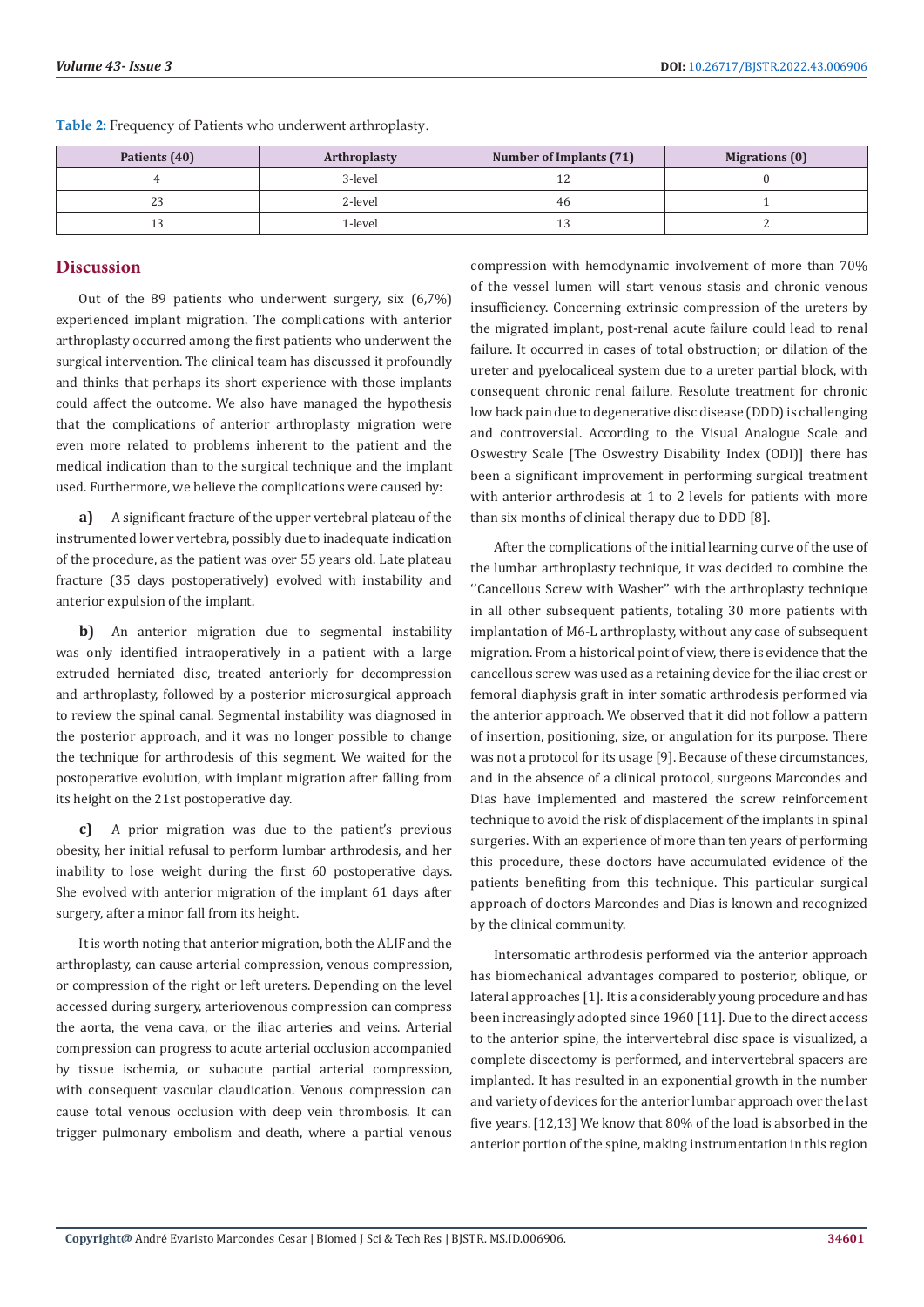essential when performing segmental arthrodesis. A literature review comparing the biomechanics of different approaches for inter somatic fusion (MIS TLIF expandable with conventional TLIF and ALIF) reported that the most rigid fixation in flexion-extension and axial rotation was ALIF associated with bilateral pedicle screw fixation. However, other studies tended to perform arthrodesis using an isolated anterior approach. Its advantage is shorter surgical time, less intraoperative bleeding, hospital stay reduction, and decreased complication, for example, pseudarthrosis rate varying around 6.5% and reoperation around 2.4% [10].

After arthrodesis surgery, we highlight the disc disease of the adjacent level as a late complication; its prevalence is still not well documented, making it one of the main criticisms in opposition to performing a movement-preserving surgery (total disc arthroplasty). Studies show increased stress on the facet joint and disc, causing high mobility at levels adjacent to the fused segments. In recent studies, we have observed a prevalence of symptomatic patients with degenerative disease of the adjacent level ranging from 5.2% to 18.5%, with instrumentation for arthrodesis, an extension of the fusion, iatrogenic sagittal balance, previous degenerative disc disease adjacent to arthrodesis and young patients with high functional demand [10]. Despite a limited sample of 89 patients analyzed in this study, there was a significant decrease in complications related to the migration of the Stand-Alone implant, both CAGE ALIF and total disc prosthesis, when supplementation of the anterior fixation with "Cancellous Screw with Washer''.

Studies report that the anterior approach has higher implant migration rates. With the removal of stabilizing structures of the anterior column associated with the lordotic anatomy of the lumbar spine, there is a greater probability of anterior migration of the implant in the postoperative period [10]. In the late patient's follow-up, we observed that the screw does not change the mobility of the implant in the case of arthroplasties and does not result in a significant increase in the cost of the procedure. In addition, the anterior approach has been advocated due to the minimal formation of fibro-scar tissue, absence of trauma to the paravertebral musculature, and posterior ligament structures, with the main advantage being the gain of lumbar segmental lordosis and the recovery of sagittal alignment. [3,14-20] The current study showed the use of the '' Cancellous Screw with Washer'' in cases of double ALIF Stand Alone locks at two or more levels. In cases of Lumbar Arthroplasty, it can contain the need for a posterior approach and prevent complications from anterior implant migration.

## **Conclusion**

The cancellous screw with large fragments - 6.5 mm, with washer is a low-cost fixation instrument, and its implantation does not affect bleeding and surgical time. With more than ten years of executing this procedure, Marcondes and Dias advise its use for ALIF Stand Alone in two levels or more, and all arthroplasty cases in one or two levels, considering the low cost and the prevention of anterior migration of the implant, decreasing the reoperation rate. The clinical team of Marcondes and Dias are currently carrying out a biomechanical study to deeply understand other aspects of the screw stabilizing effect.

## **References**

- 1. [Choy Jie Wen, Hanna David Abi, Cassar Lachlan P, Philip Hardcastle,](https://pubmed.ncbi.nlm.nih.gov/31254709/) [Kevin Phan, et al. \(2019\) Histoy of Integral Fixation for Anterior Lumbar](https://pubmed.ncbi.nlm.nih.gov/31254709/) [Interbody Fusion \(ALIF\): The hastshill horseshoe. World Neurosurgery](https://pubmed.ncbi.nlm.nih.gov/31254709/) [129: 394-400.](https://pubmed.ncbi.nlm.nih.gov/31254709/)
- 2. [Bassani Roberto, Gregori Fabrízio, Peretti Giuseppe \(2019\) Evoluiton of](https://pubmed.ncbi.nlm.nih.gov/31658581/) [The Anterior Approach im Lumbar Spine Fusion. World Neurosurgery](https://pubmed.ncbi.nlm.nih.gov/31658581/) [131: 391-398.](https://pubmed.ncbi.nlm.nih.gov/31658581/)
- 3. [Kerolus Mena, Turel Mazda K, Tan Lee, Deutsch Harel \(2016\) Stand-](https://pubmed.ncbi.nlm.nih.gov/27792409/)[Alone Anterior Lumbar Interbody Fusion: Indications, techniques,](https://pubmed.ncbi.nlm.nih.gov/27792409/) [surhical, outcomes and complications. Expert Review of Medical Devices](https://pubmed.ncbi.nlm.nih.gov/27792409/) [13\(12\): 1127-1136.](https://pubmed.ncbi.nlm.nih.gov/27792409/)
- 4. [Mobbs J Ralph, Phan Kevin, Malham Greg, Kevin Seex, Prashanth J Rao,](https://pubmed.ncbi.nlm.nih.gov/27683674/) [et al. \(2015\) Lumbar Interbody Fusion: techniques, indications and](https://pubmed.ncbi.nlm.nih.gov/27683674/) [comparison of intebody fusion option including PLIF, TLIF, MI-TLIF,](https://pubmed.ncbi.nlm.nih.gov/27683674/) [OLIF/ATP, LLIF and ALIF. NeuroSpine Surgery Research Group 1\(1\):1-](https://pubmed.ncbi.nlm.nih.gov/27683674/) [17.](https://pubmed.ncbi.nlm.nih.gov/27683674/)
- 5. Moura Diogo Lino, Lawrence David, Gabriel Josué Pereira Artrodese Lombar Intersomática Anterior Multiníeis Combinada com Estabilização Posterior em Discopatia: Análise clínico-funcional prospective.
- 6. [Kapustka Bartosz, Kiwic Grzegorz, Pawe](https://pubmed.ncbi.nlm.nih.gov/31111262/)ł Chodakowski, Jan P Miodoński, Tomasz Wysokiń[ski, et al. \(2019\) Anterior Lumbar Interbody Fusion](https://pubmed.ncbi.nlm.nih.gov/31111262/) [\(ALIF\): Biometrical results and own experiences, Neurosurgical Review](https://pubmed.ncbi.nlm.nih.gov/31111262/) [43\(2\): 687-693.](https://pubmed.ncbi.nlm.nih.gov/31111262/)
- 7. [Rajaraman V, Vingan R, Roth P, Heary RF, Conklin L, et al. \(1999\) Visceral](https://pubmed.ncbi.nlm.nih.gov/10419370/) [and vascular complications resulting from anterior lumbar interbody](https://pubmed.ncbi.nlm.nih.gov/10419370/) [fusion. Journal of Neurosurgery: Spine 91\(1\): 60-64.](https://pubmed.ncbi.nlm.nih.gov/10419370/)
- 8. Kleimer Jonh P, Cheng Ivan, et al. (2018) Fusão Intersomática lombar anterior seletiva para dor lombar associada à doença degenerative do disco versus tratamento não cirurgico. SPINE: 01 de outubro de 43(19): 1372-1380.
- 9. Keith H Bridwell, Ronald L DeWald (1997) The Textbook of Spinal Surgery (2nd Edn.)., 12(94): 1995-1997.
- 10. Cannestra Andrew F, Peterson Mark D, et. al. (2016) A Literature Review and Biomechanical Comparison of an Expandable MIS TLIF With Conventional TLIF and ALIF. SPINE 41: S44-S49.
- 11. Li Y, Hao D, He B, Wang X, Yan L (2015) The Efficiency of Zero-profile Implant in Anterior Cervical Discectomy Fusion. Journal of Spinal Disorders and Techniques 28(10): 398-403.
- 12. [Phan K, Pelletier MH, Rao Pj, Choy Wj, Walsh Wr, et al. \(2019\) Integral](https://pubmed.ncbi.nlm.nih.gov/30614216/) [fixation titanium/polyetheretherketone cages for cervical arthrodesis:](https://pubmed.ncbi.nlm.nih.gov/30614216/) [Evolution of cage design and early radiological outcomes and fusion](https://pubmed.ncbi.nlm.nih.gov/30614216/) [rates. Orthopaedic surgery 11\(1\): 52-59.](https://pubmed.ncbi.nlm.nih.gov/30614216/)
- 13. [Giang G, Mobbs R, Phan S, Tran TM, Phan K \(2017\) Evaluating outcomes](https://pubmed.ncbi.nlm.nih.gov/28502688/) [of stand- alone anterior lumbar interbody fusion: a systematic review.](https://pubmed.ncbi.nlm.nih.gov/28502688/) [World Neurosurgery 104: 259-271.](https://pubmed.ncbi.nlm.nih.gov/28502688/)
- 14. [Jaeger Antoine, Gilber David, Bastard Claire, Benjamin Thiebaut, François](https://pubmed.ncbi.nlm.nih.gov/31151106/) [Roubineau, et al. \(2019\) Risk Factors of Instrumentation Failure and](https://pubmed.ncbi.nlm.nih.gov/31151106/) [Pseudarthrosis After Stand-Alone L5-S1 Anterior Lumbar Interbody](https://pubmed.ncbi.nlm.nih.gov/31151106/) [Fusion: A retrospective cohort. Neurosurg Spine 31\(3\): 388-346.](https://pubmed.ncbi.nlm.nih.gov/31151106/)